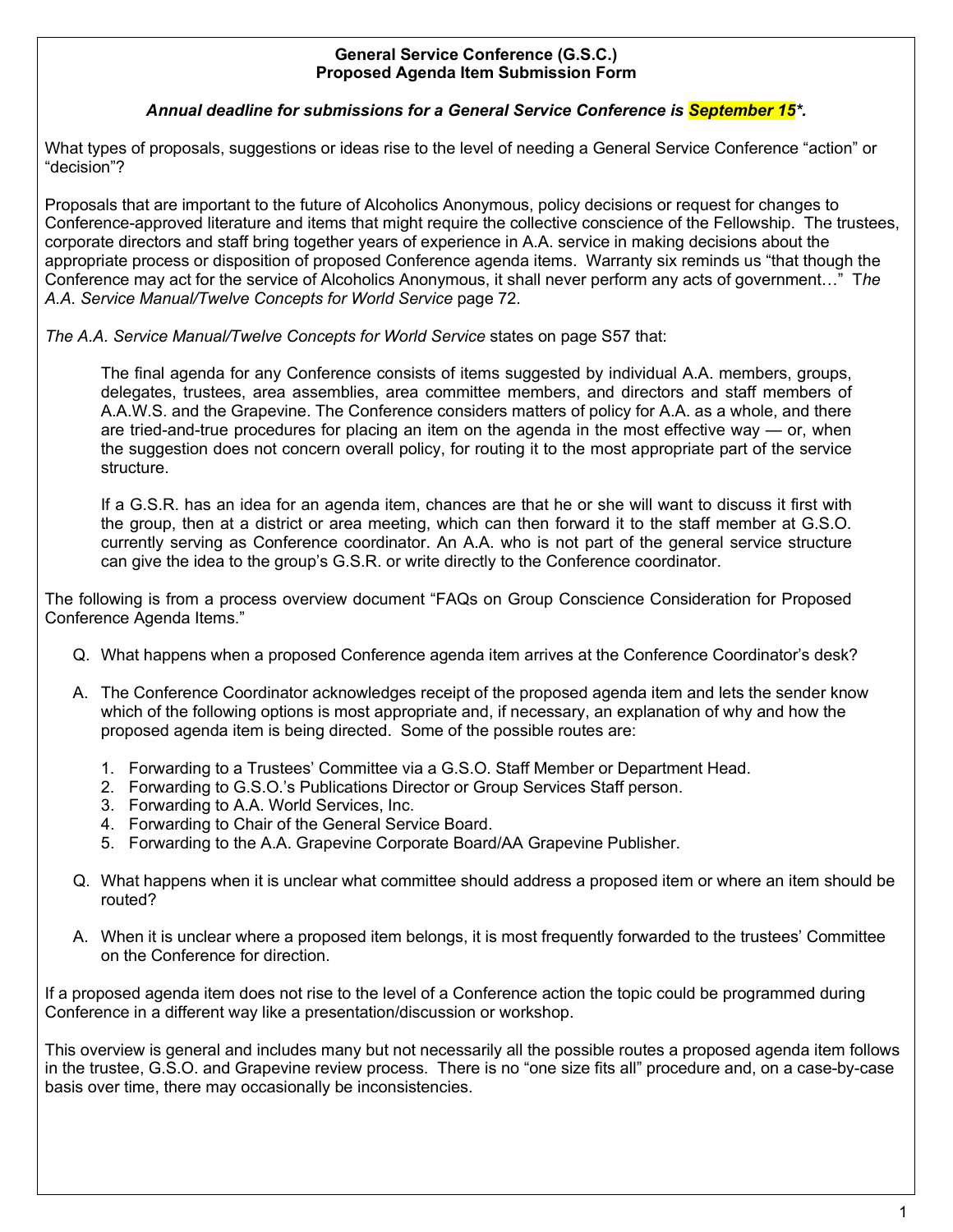|  | (1) Submit a clear and concisely worded motion. |  |  |  |  |
|--|-------------------------------------------------|--|--|--|--|
|--|-------------------------------------------------|--|--|--|--|

(2) **What problem does this proposed item address?**

(3) **What level of group conscience, if any, discussed the proposed agenda item? Make it clear who is submitting the item (an individual, group, district, area, etc.).** 

*Note: While all items are received equally, experience has shown that ideas greatly benefit from the value of a broader group conscience. Consider if and with whom you would like to have a group conscience discussion on the proposed agenda item prior to submitting.* 

(4) **Provide background information that describes and supports the reasoning for the proposal. List background material(s) included with the proposal:**